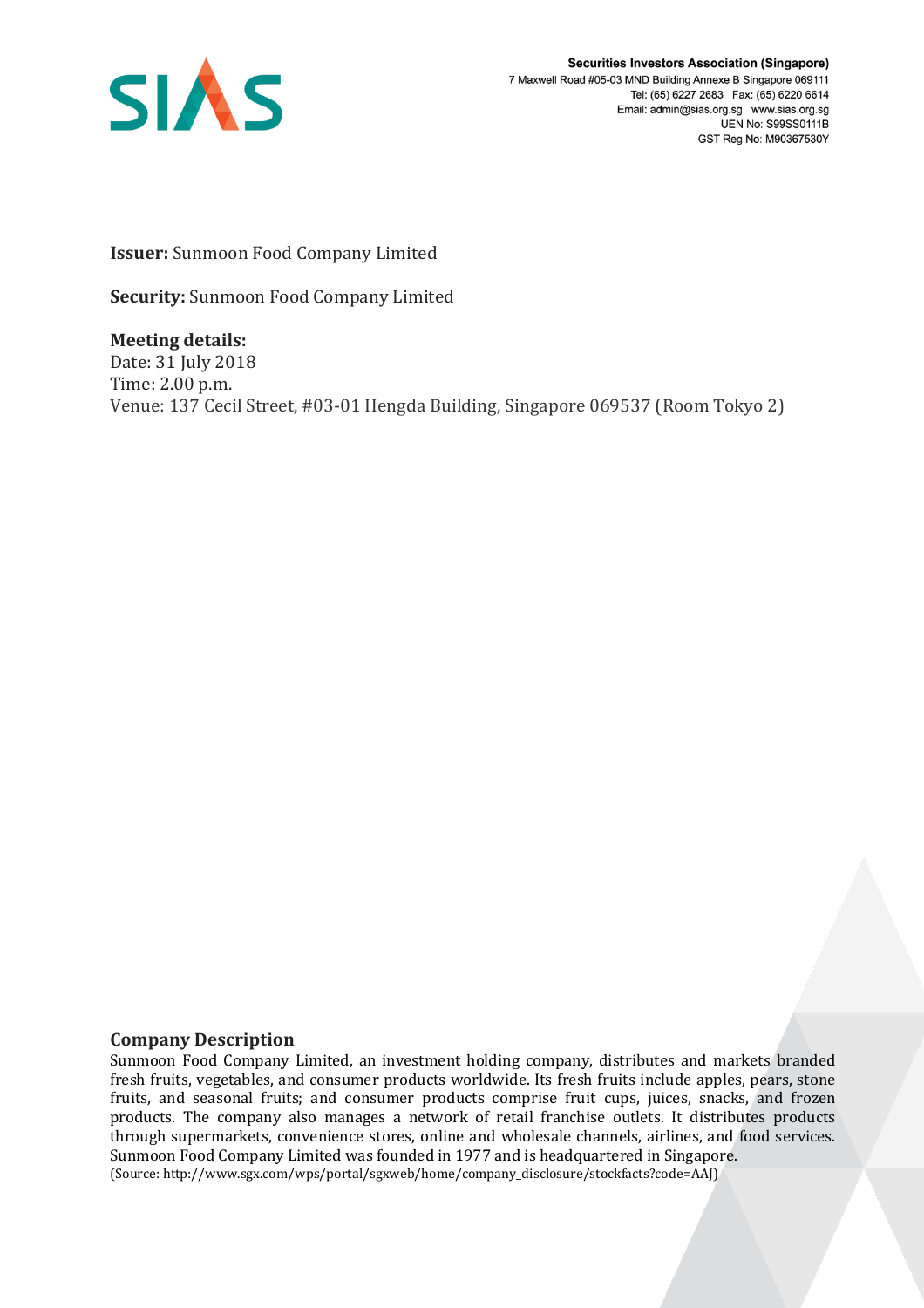

1. As seen in the Consolidated income statement, the group's gross profit slipped to \$776,000 even as revenue increased by 123% to \$44.9 million for the 12 months ended 31 March 2018. The group's gross profit margin was 1.7% in FY2018 and 4.1% in FY2017, or a simple average of 3.9% over the last 27 months.



|                              |             | Group          |                                   |  |
|------------------------------|-------------|----------------|-----------------------------------|--|
|                              |             |                | <b>Period from</b><br>1.1.2016 to |  |
|                              | <b>Note</b> | 2018<br>\$'000 | 31.3.2017<br>\$'000               |  |
|                              |             |                | Re-stated                         |  |
| <b>Continuing operations</b> |             |                |                                   |  |
| Revenue                      | 4           | 44,879         | 20,104                            |  |
| Cost of sales                |             | (44, 103)      | (19, 284)                         |  |
| <b>Gross profit</b>          |             | 776            | 820                               |  |

- **(i) With such thin margin, can management elaborate further on how it is going to generate sustainable long term value for its shareholders?**
- **(ii) Is the company getting a return that is commensurate with the level of risks taken in its business?**
- **(iii) As the company scales up and improves its efficiency and pricing power, what is the projected gross profit margin from its operations in the near/mid-term (e.g. in 2-3 years' time)?**
- **(iv) Would management be refining the "N x G x P" business model to focus on profitability?**

2. The "Recoverability of trade receivables" (page 31) is one of four key audit matters (KAMs) highlighted by the Independent Auditor in their report on the Audit of the Financial Statements. Key audit matters are those matters that, in the professional judgement of the Independent Auditor, were of most significance in the audit of the financial statements of the current period.

As noted in the KAM, the carrying amount of trade receivables as at 31 March 2018 amounted to \$10.1 million, net of allowance for doubtful debts of \$2.3 million. This accounts for two-thirds of the group's total equity.

Trade and other receivables have tripled to \$12.1 million as at 31 March 2018 from \$4.1 million a year ago. In particular, trade receivables increased from \$3.4 million to \$10.1 million.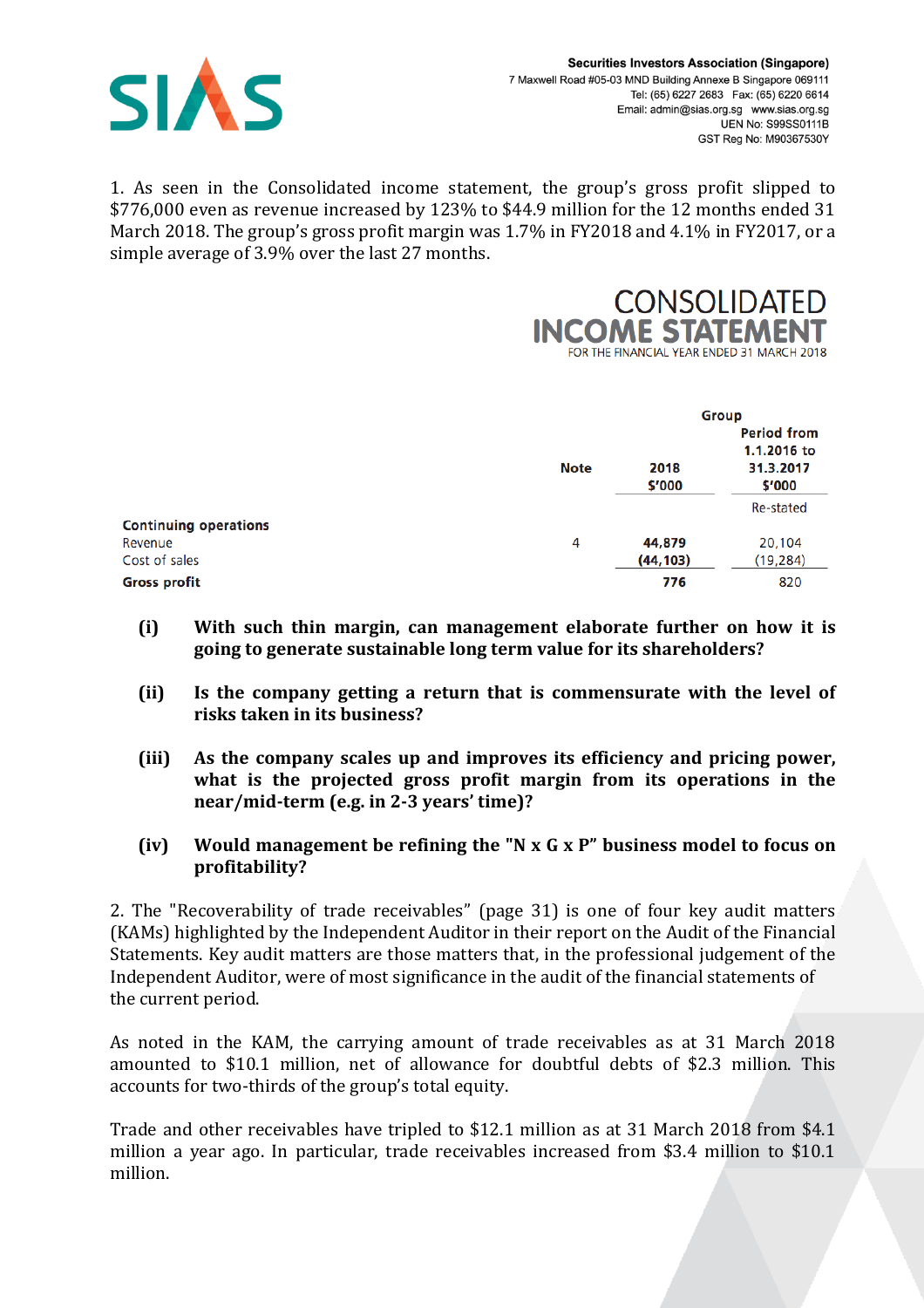

In addition, under Note 27(a) (page 86 – Credit risks; shown below), the amount of trade receivables past due over 90 days but not impaired has increased to \$3.8 million as at 31 March 2018.

Financial assets that are either past due or impaired

Information regarding financial assets that are either past due or impaired is disclosed in Note 16.

The age analysis of trade receivables as at the end of the reporting period that are past due but not impaired is as follows:

|                        | Group          |                |
|------------------------|----------------|----------------|
|                        | 2018<br>\$'000 | 2017<br>\$'000 |
| Past due 0 to 30 days  | 3,058          | 532            |
| Past due 31 to 60 days | 606            | 225            |
| Past due 61 to 90 days | 243            | 102            |
| Past due over 90 days  | 3,827          | 1.698          |

(Source: Company annual report)

- **(i) Can management help shareholders understand the specific reasons for the increase in trade receivables past due over 90 days but not impaired?**
- **(ii) What was the process by management to evaluate the collectability of these long outstanding debts?**
- **(iii) Can management provide a more meaningful analysis by providing an upper limit to the aging (with the appropriate breakdown)? Please also provide a breakdown to show the profile of the debtors with long outstanding debt, including the country, amount overdue and aging.**
- **(iv) What are the efforts by management to collect these long outstanding debt?**
- **(v) As the group scales up its business rapidly, would the board consider it necessary to review the group's credit risk assessment and ongoing credit evaluation framework to increase its robustness and effectiveness?**

3. On 28 May 2018, the company announced its unaudited full year financial statements for the financial year ended 31 March 2018. It included a restatement of the prior financial year opening balance due to the following reasons:

- Timing of disposal of certain subsidiaries to be delayed from FY2017 to FY2018 as shareholders' approval was only obtained in FY2018
- Intangible assets of \$3.0 million recognised as having been purchased from subsidiary disposed off were de-recognised as these do not meet recognition criteria
- Receivable balances due from certain customers amounting to \$1.5 million were impaired